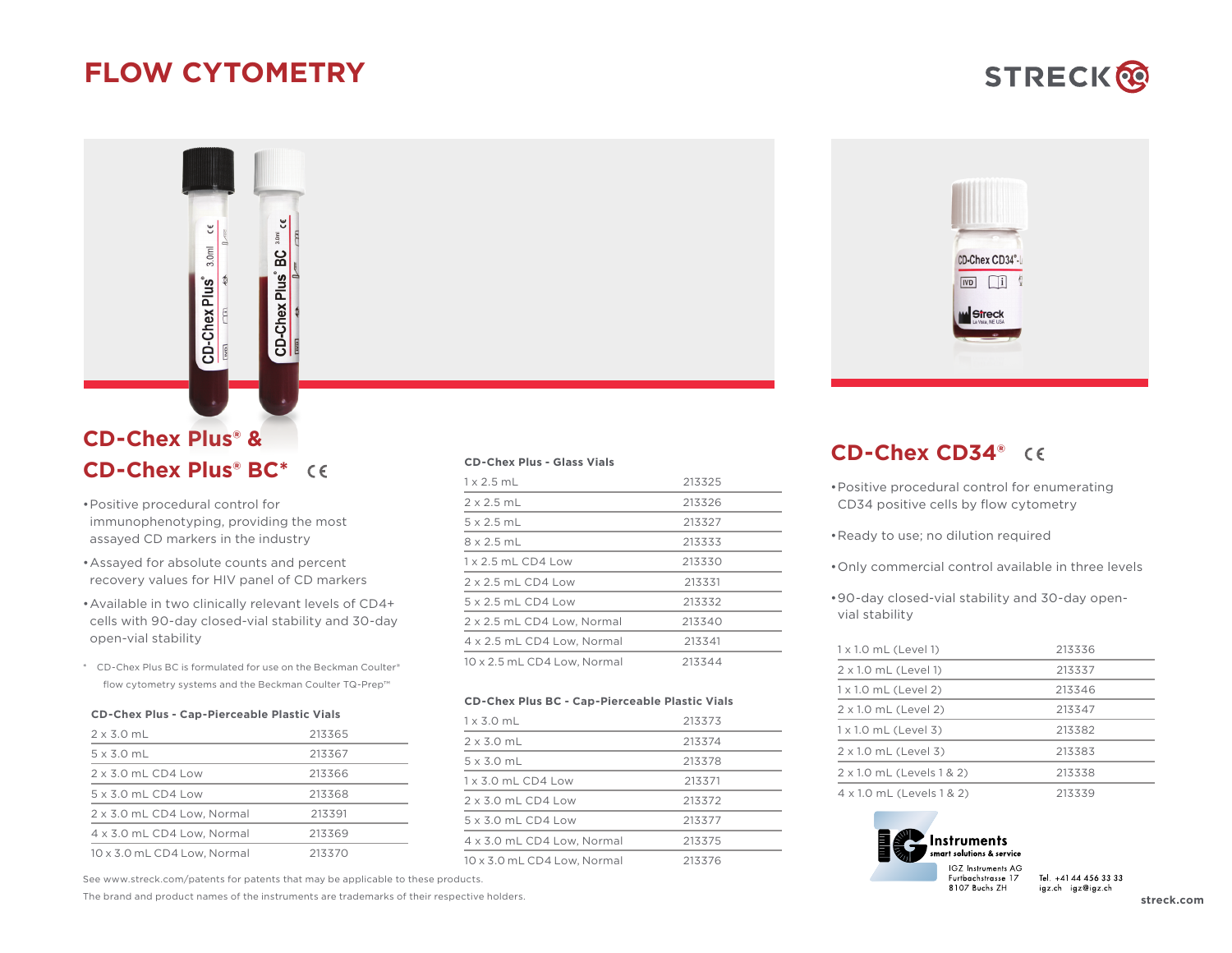## **FLOW CYTOMETRY**





### **CD-Chex Select®**

- •The first and only commercially available flow cytometry control with selected group of CD markers used for immunophenotyping
- •Provides % positive values for CD26, CD41, CD57, CD58, CD61, CD64, FMC7, TCR  $\alpha$ / $\beta$ , TCR  $\gamma$ / $\delta$  and intracellular CD79a and MPO
- •Eliminates the need for labs to hold and validate patient samples to use as controls for the assayed markers
- •90-day closed-vial stability and 30-day open-vial stability

#### *For Research Use Only. Not for use in diagnostic procedures.*

| $2 \times 3.0$ mL (Sample 1, Sample 2) | 213554 |
|----------------------------------------|--------|
| $4 \times 3.0$ mL (Sample 1, Sample 2) | 213555 |





### **CD-Chex CD103™ Plus**

- •CD-Chex CD103™ Plus is the only commercially available positive procedural control that includes CD103, CD30, CD38, CD56, CD138 and cytoplasmic Lambda
- •Represents abnormal peripheral blood leukocytes that possess surface antigens and intracellular antigens
- •Unique control with two distinct abnormal leukocyte populations: CD45 Positive and CD45 Negative
- •90-day closed-vial stability and 30-day openvial stability

#### *For Research Use Only. Not for use in diagnostic procedures.*

| $1 \times 1.0$ mL | 213567 |
|-------------------|--------|
| $2 \times 1.0$ mL | 213568 |

### **CD-Chex CD117® Plus**

- •First and only commercially available positive procedural control for CD117, CD25 and CD71
- •Developed with characteristics similar to the abnormal peripheral blood leukocytes often found in a hematolymphoid neoplastic patient sample
- •Positive procedural control used to monitor reagent staining, erythrocyte lysis, sample preparation, and instrument performance
- •Eliminates the need for labs to hold and validate patient samples to use as a control for the assayed markers
- •90-day closed-vial stability and 30-day openvial stability

#### *For Research Use Only. Not for use in diagnostic procedures.*

| $1 \times 1.0$ mL | 213557 |
|-------------------|--------|
| $2 \times 1.0$ mL | 213558 |

See www.streck.com/patents for patents that may be applicable to these products.

The brand and product names of the instruments are trademarks of their respective holders.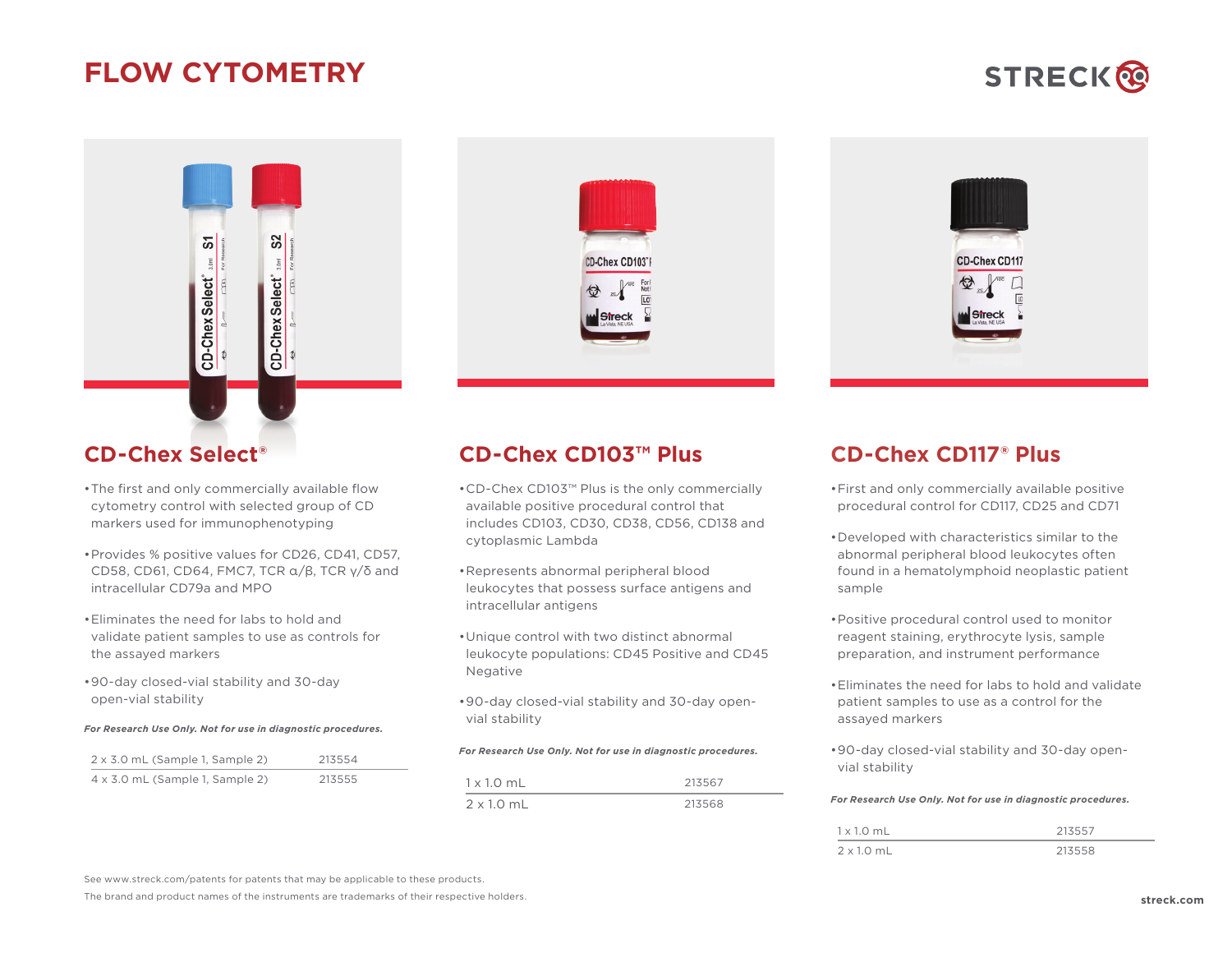## **FLOW CYTOMETRY PRODUCTS**









### **CD-Chex TdT™ Plus**

- •CD-Chex TdT Plus is the only commercially available flow cytometry control assayed for TdT, CD1a, CD34 and cytoplasmic CD3 in a single control.
- •Other assayed markers include CD2, CD4, CD5, CD7 and CD8
- •Offers a high level of CD34
- •Exhibits abnormal peripheral blood characteristics
- •Monitors reagent staining, erythrocyte lysis, sample preparation, and instrument performance
- •90-day closed-vial stability and 30-day openvial stability

#### *For Research Use Only. Not for use in diagnostic procedures.*

| $1 \times 1.0$ mL | 213565 |
|-------------------|--------|
| $2 \times 1.0$ mL | 213566 |

## **Cyto-Chex® BCT**

- •Direct-draw blood collection tube for immunophenotyping by flow cytometry
- •Minimizes adverse effects of time, storage and transport conditions on sample integrity
- •FDA 510(k) cleared for consistent recovery of HIV-associated lymphocyte subsets for up to 14 days
- •Samples are stable at room temperature
- •Available in 4.0 mL hybrid plastic Fusion2™ or 2.0 mL draw glass tube

| 6-tube pack (4 mL) plastic    | 230304 |  |  |
|-------------------------------|--------|--|--|
| 25-tube box (4 mL) plastic    | 230305 |  |  |
| 100-tube box (4 mL) plastic   | 230306 |  |  |
| 1,000-tube box (4 mL) plastic | 230353 |  |  |
| 6-tube pack (2 mL) glass      | 213559 |  |  |
| 100-tube box (2 mL) glass     | 218980 |  |  |

### **Streck Cell Preservative™**

- •Easy-to-use liquid preservative that maintains cellular antigen expression of biological samples for analysis by flow cytometry
- •Samples maintained in Streck Cell Preservative are stable for up to 7 days
- •Preserves peripheral and cord blood samples, surgical tissue samples, bone marrow and fine needle aspirates
- •Available in 10.0 mL and 1.0 mL vials

| $6 \times 1.0$ mL  | 213350 |
|--------------------|--------|
| $24 \times 1.0$ mL | 213352 |
| $50 \times 1.0$ mL | 213355 |
| $2 \times 10$ mL   | 213558 |

See www.streck.com/patents for patents that may be applicable to these products.

The brand and product names of the instruments are trademarks of their respective holders. **streck.com**